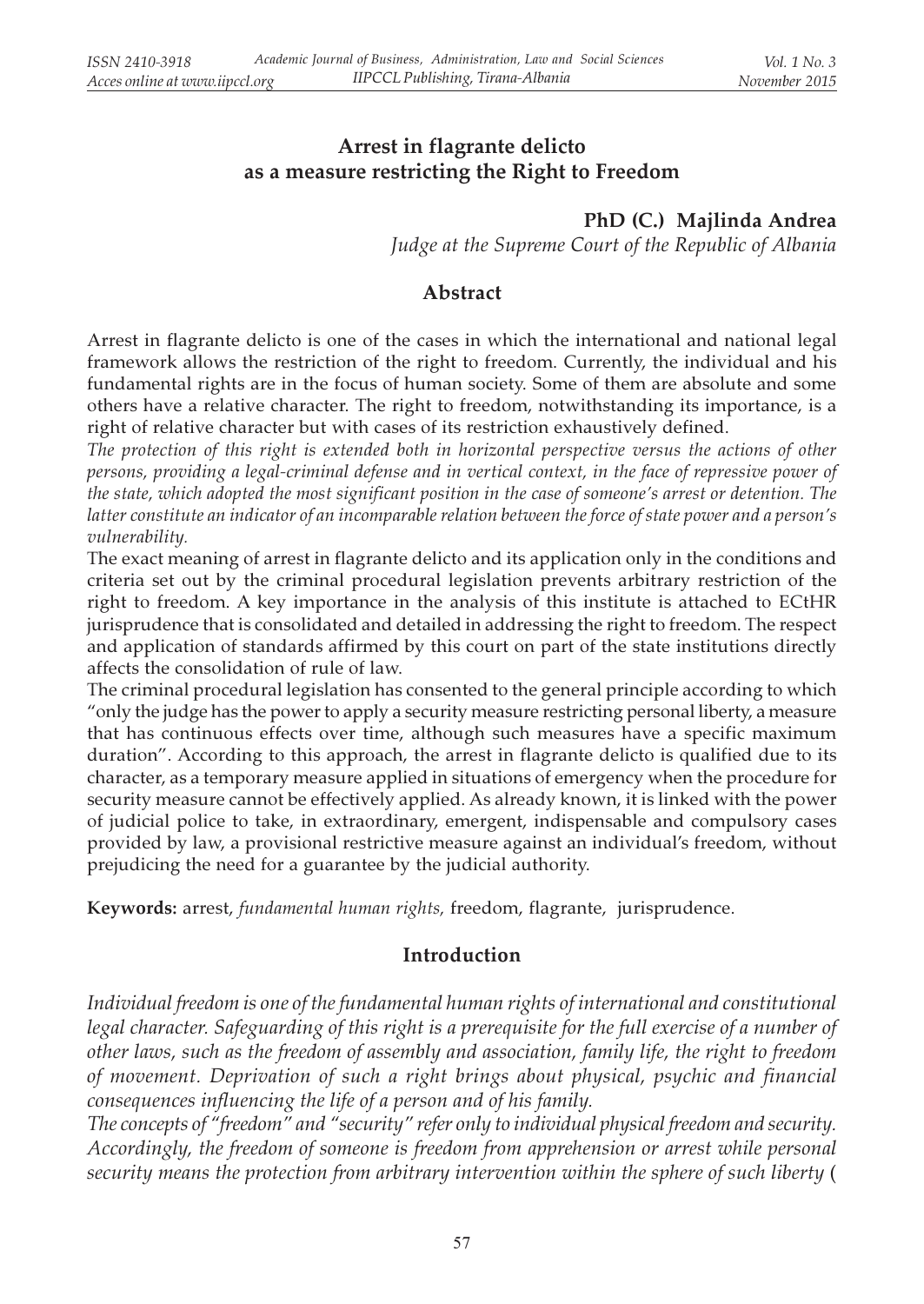### Nowicki, 2003, 121).

The protection of this right is extended both in horizontal perspective versus the actions of other persons, providing a legal-criminal defense and in vertical context, in the face of repressive power of the state, which adopted the most significant position in the case of someone's arrest or detention. The latter constitute an indicator of an incomparable relation between the force of state power and a person's vulnerability. The right to freedom intends to protect the person from arbitrary and unlawful deprivation of liberty (Engel and others, 1976).

The importance of protection of this right from arrest and detention is also reflected in early historic efforts of the mankind for its affirmation and legal protection.

Arrest in flagrante delicto and detention are key measures to be undertaken. They have a direct impact on the proper development and protection of human society but their application as a manifestation of the relative character of this right should be far from arbitrariness and only in cases and modalities expressly defined by law.

The purpose of this study will focus only on treatment of the institute of arrest in flagrante delicto as a measure restricting someone's liberty.

### Meaning of flagrante delicto

In the framework of an individual's vital need for freedom and consequences derived from the arrest in flagrante delicto as a measure fully restricting this right, the exact meaning of this institute and its application only in circumstances and criteria set out by the criminal procedural legislation, assumes special importance. The exact definition of the concept of arrest in flagrante delicto avoids arbitrary restriction of the right to freedom. This objective has made the legislator treat in detail, as rarely before, the concept of this institute by providing a definition of the state of flagrante delicto (Unifying Judgment of Albanian High Court, 2002). Therefore, article 252 of the Criminal Procedure Code provides: "It is under a state of flagrante delicto the one who is caught committing a criminal offence or the one who immediately after committing the offence is chased by judicial police, aggrieved party or other persons or one who is caught with items and exhibits that appear he has committed the criminal offence".

As observed from the definition, it follows that arrest in flagrante delicto is a procedural act carried out on a real basis on concrete and not alleged or hypothetical data. If this real basis, these concrete data were absent, it is obvious that implementation of this procedural act is ill-grounded. The degree of reasonableness for the execution of arrest in flagrante delicto against a suspect of a criminal offence in the conditions when he is apprehended in the act, during or immediately after the commission of act or when he is apprehended with items and exhibits, would depend on special circumstances of every concrete case which should clearly be proven. Proving the state of flagrante delicto is considered both by the authorities making the arrest in flagrante delicto and by the prosecutor, when controlling the lawfulness and its grounds. (Baboçi, 1979, 99).

In the case of flagrante delicto the lawmaker has regulated a division or rating of two situations. Accordingly, the first part of provision regulating "apprehension while committing a criminal offence or immediate chasing by police after its commission, aggrieved party or other persons", involves a state of flagrante delicto for the apprehended person. Further, the second part "caught with items and exhibits that appear he has committed the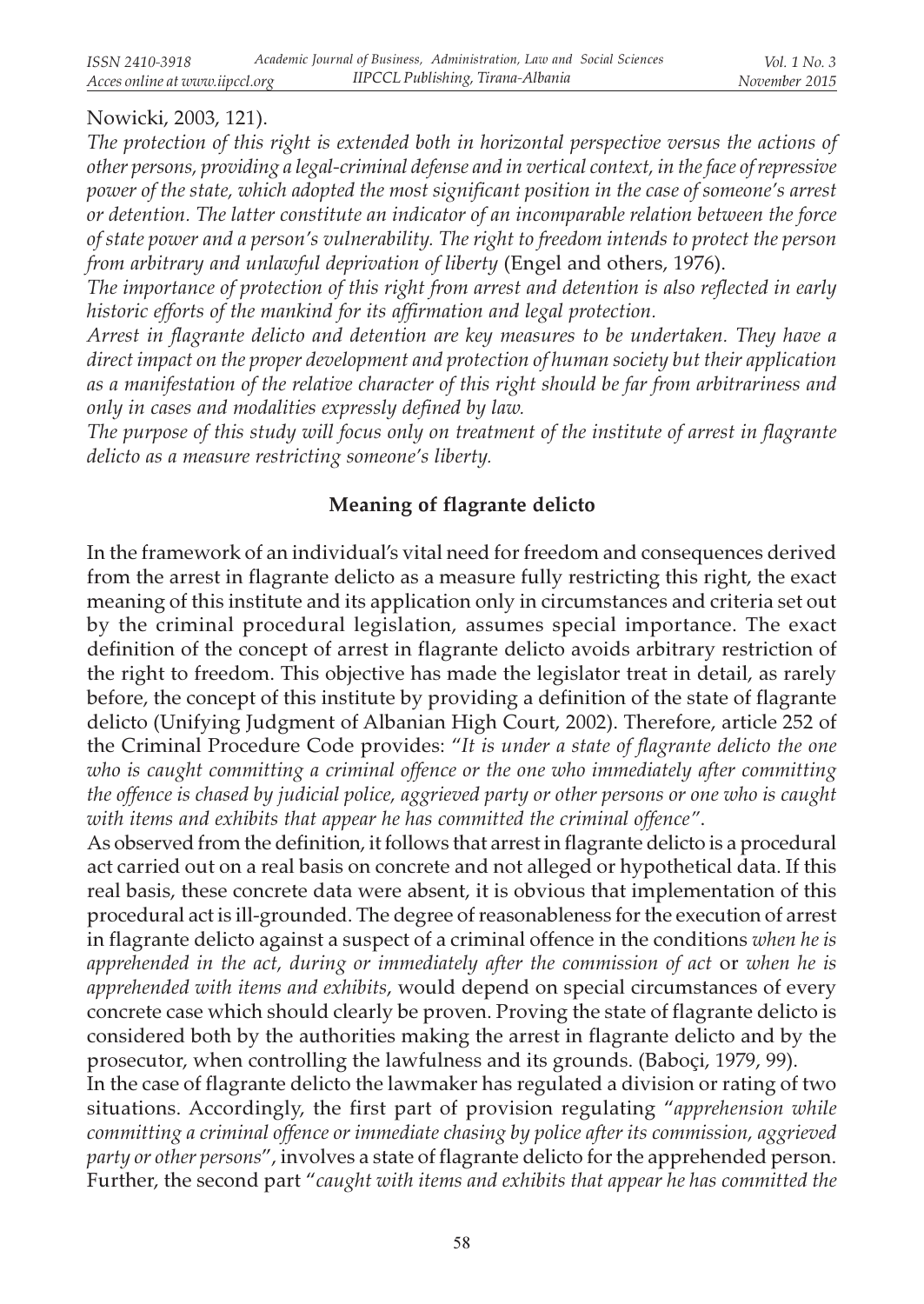criminal offence" creates a quasi-flagrance state. The first situation is flagrant because time relation between the fact and recognition is concurrent or immediate and recognition of the existence of offence and of perpetrator is present and is perceived directly from natural senses to the officer, judicial police agent or to the aggrieved party or another person, without the need of any evidence giving rise to recognition.Hence, in case of the concurrence of recognition and direct perception, instantaneous apprehension or through immediate chasing is a component of fact establishing their credibility. Therefore, it is necessary that chasing should be a chronological activity occurring immediately after the commission of criminal offence, continuous and persistent as these characteristics build credibility. Further, the second situation is quasi-flagrant as the time relation between the fact and recognition is more remote and distanced,and belief is established by the recognition due to appearance of apprehension in the act with items, exhibits, i.e. an indirect one (Lara, 2010, 743).

When the suspect is arrested under the first two cases of flagrante delicto, namely when he is apprehended committing the criminal offence or immediately after its commission is chased by the judicial police, the aggrieved party or other persons, it is understood that in this context he is without doubt the perpetrator of criminal offence. In the first case, the perpetrator of criminal offence is seen and caught in the place where offence was committed. Even in the second case, it is again about obvious/apparent acts and the author is seen but is not caught, therefore he is chased (Islami, Hoxha, Panda, 2007, 383). As regards the third case of the state of flagrante delicto, items and exhibits are those determining the arrest in flagrante delicto. Traces of the criminal offence, knife, weapon, blood, stolen items etc are exhibits that in each case create reasonable doubts that the person to which they were found, may be the offence perpetrator (Baboçi, 1979, 102).

The person's arrest in flagrante delicto with items and exhibits represents a fact showing the link between an individual and a criminal offence committed, a link demonstrating that this person is a potential perpetrator of such offence but without its full verification. To reach a similar conclusion, in these cases it is necessary to carry out investigative operations, the results of which supplement with full evidence the overview of someone's being an offence perpetrator (Spiro, 1983, 68).

The same position adopted by the Albanian legislator regarding the concept of flagrante delicto is also pursued by the legislator of Italian state (Italian Criminal Procedure Code, art 381). Therefore, the latter considers as a state of flagrante delicto the apprehension of someone while committing a criminal offence, chasing immediately after its commission or when caught with items and exhibits from which it is concluded that the person has committed the criminal offence (Santi, 2014, 42).

This position is also enshrined in the Criminal Procedural Legislation of the Republic of Kosovo but with the difference that it does not regard as a state of flagrante delicto the case when the person is caught with items and exhibits from which it appears he has committed the criminal offence (Kosovo Criminal Procedure Code, art 162). Thus, according to the Criminal Procedure Code of the Republic of Kosovo, a state of flagrante delicto is considered the one when a person is caught in the act during the commission of criminal offence, which is chased in accordance with the official duty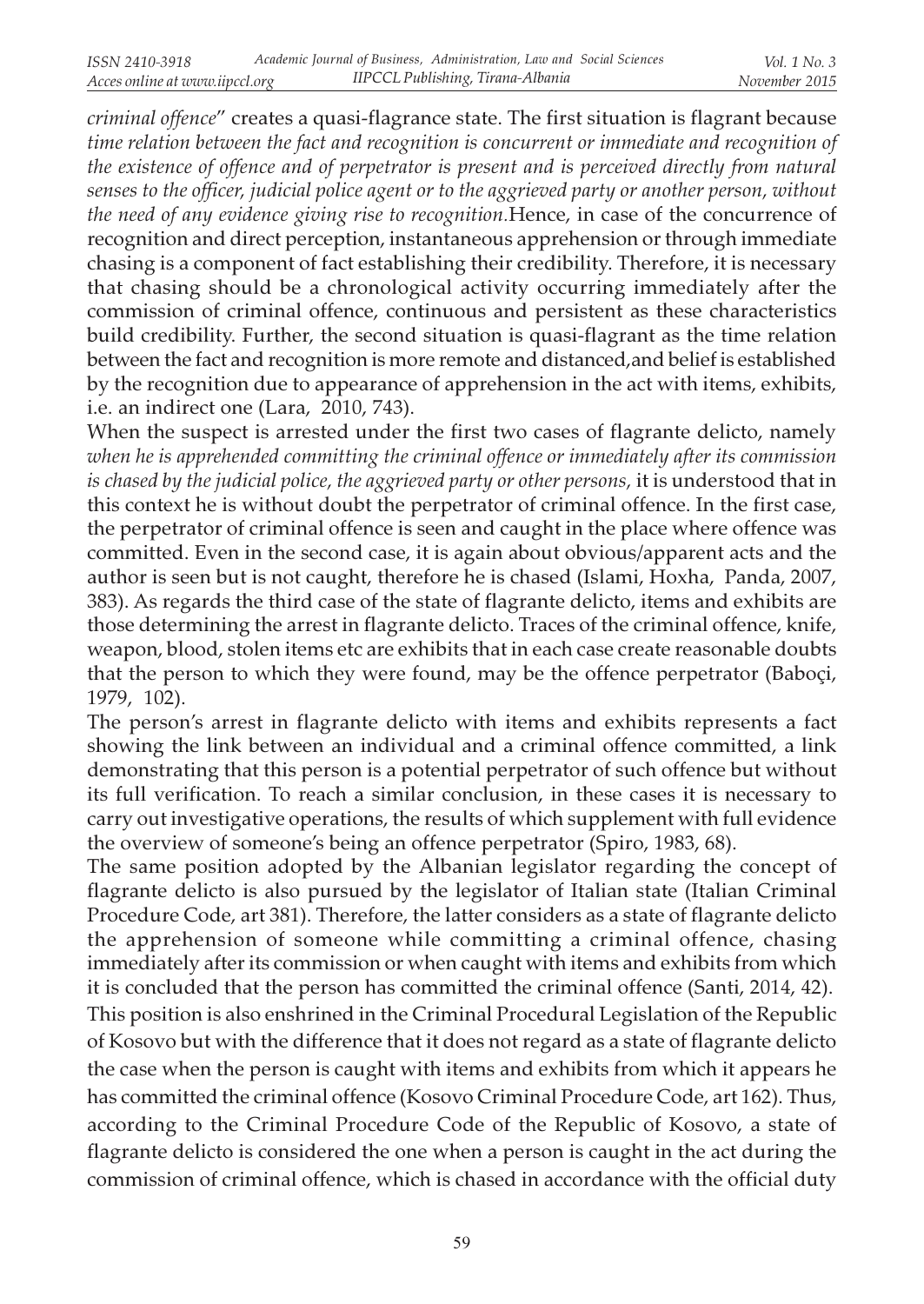or is being chased for the criminal act committed, police or any other authorized person shall provisionally arrest him even without a court order. The person whose liberty is deprived from persons other than police shall be immediately surrendered to police and if this is impossible, the police or public prosecutor shall be immediately informed thereof.

# Conditions and criteria for the application of arrest in flagrante delicto

Criminal procedure law requires that for making the arrest flagrante delicto legally valid it is necessary to have the existence of nominally defined criteria in addition to the existence of the condition of flagrante delicto. In analyzing thereof we point out that the criteria required by law are as hereunder:

- 1. Existence of the criminal offense. Although the state of flagrante delicto is a fact situation that is perceived *ictu oculi*, it is understandable that in such a stage there cannot be any data that could fully argue the existence of the criminal offence, the guilt of the person who is the author of this offense and other circumstances, the explanation of which is crucial to provide appropriate solution to the issue. Investigation authorities have the duty to provide full and comprehensive argument on these aspects and in this regard the presence thereof as a whole shall not be required at the time of arrest in flagrante delicto. However, it should be noted that at the time of commission of arrest in flagrante delicto, the judicial police officers record this procedural action in the minutes of the arrest in flagrante delicto, which exactly establishes the place, date and time of arrest, the generalities of the arrested person, the offence that has occurred and the data that prove such offence. In the event of flagrante delicto the judicial police officers shall first evaluate whether the fact constitutes or does not constitute a criminal offense. Therefore, it shall make an approximate estimate of its legal setting, an assessment which facilitates and clarifies whether the terms specified in Section 251 of the CPC engage.
- 2. The offense must be classified as a crime and not as a criminal violation. To determine whether the act is or not a crime we have to refer to the Criminal Code, where Article1.2 thereof provides for that the difference between crime and criminal violation is made under the provisions of the Criminal Code's specific section.
- 3. The criminal code provides for the arrested person caught in flagrante delicto an imprisonment sentence in maximum not less than five years or imprisonment sentence not less than two years or for a negligent criminal offence, which the law prescribes an imprisonment sentence in maximum not less than ten years.
- 4. The existence of the general criteria laid down in Article 228/1 of the CPC. One of the criteria for taking of measures that restrict freedom is the standard of reasonable doubt, based on evidence. However, the Code does not provide that this standard is applicable for the arrest in flagrante delicto as a pre-security measure. Condition, the existence of which is necessary to execute arrest in flagrante delicto is the state of flagrante delicto. The state of flagrante delicto is a condition of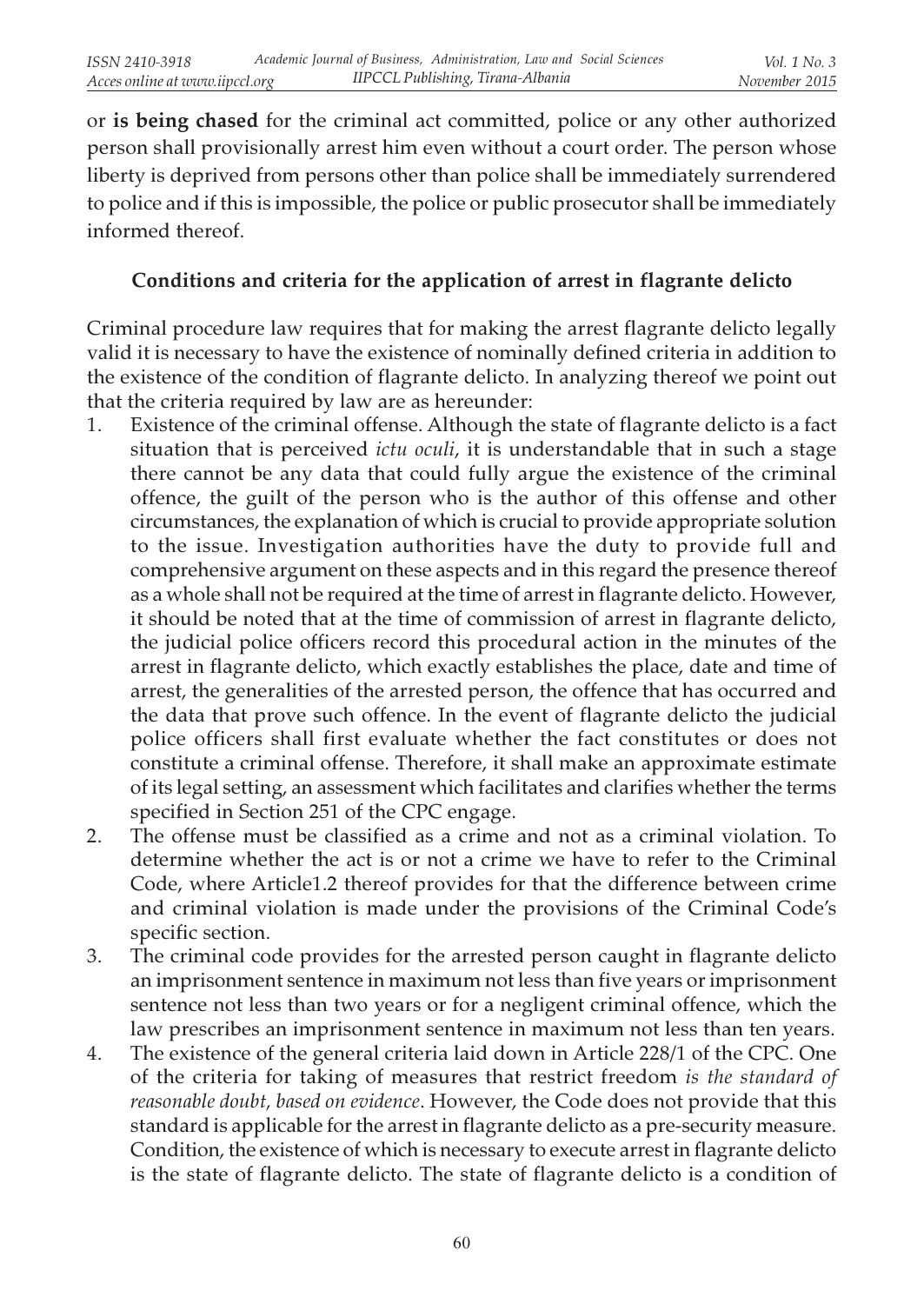direct perception of the criminal fact by the judicial police. The existence of this state assumes the fulfillment of the standard of reasonable doubt based on evidence and it even reaches the level of conviction because the authorship of the crime is apparent. However, regarding the direct perception of flagrante delicto the judicial police can make mistakes regarding the perception of circumstances and legal qualification of the fact it perceives.

The judicial police has an important duty in executing the arrest in flagrante delicto. Since the judicial police is the competent authority under the criminal procedure law, it has the obligation to justify in there cord held for this purpose the cause of arrest in flagrante delicto and concrete information indicating the existence of the state of flagrante delicto, to execute this procedural action.

Regarding the arrest in flagrante delicto the Code does not require the criteria of reasonable doubt, because flagrante delicto is a state of fact. When a person is caught none of the cases of flagrante delicto while committing the offense, the authorship of the crime results from a specific fact situation, therefore it makes no sense to set the criterion of doubt, even within the restricts of reason. However article 256 of the Code provides for that when the prosecutor interrogates the person arrested or detained he informs the person arrested or detained on the act he is under proceeding and the reasons of questioning, telling him information against him and, without prejudicing the investigations, the sources (of information). This means that the state of flagrante delicto must be proven and the prosecutor has this obligation.

Conditions that function as the basis for arresting in flagrante delicto an individual who has committed criminal of fen se must not be suppositions but they must be created on the basis of concrete facts, which because of the short period of time between the moment of occurrence of the offense and taking the decision to stop the person (Criminal procedure Code 1979), they cannot be verified and specified to the extent that is necessary to establish a more stable measure against this individual, as it may be a precautionary measure. There are many facts on the basis of which there are created doubts that a person has committed a criminal offense to which the competent authorities are entitled to apply the measure of arrest in flagrante delicto, but they should always refer the offense committed and clear up the links between this offence and a person appointed as its author (Spiro, 1983, 67).

We can say that in a crime the arrest in flagrante delicto is a measure, which restricts the individual's freedom of movement. As such, the standards that legitimate taking of them are based on the Constitution and the ECHR, since freedom of movement is one of the fundamental rights and freedoms set forth respectively in Article 27 of the Constitution and 5 of the ECHR.

Article27, paragraph2, letter "c" of the Constitution provides for that freedom of the individual may be restricted when there is reasonable doubt that the person has committed a criminal offense or to prevent committing by this person an offense or fleeing of him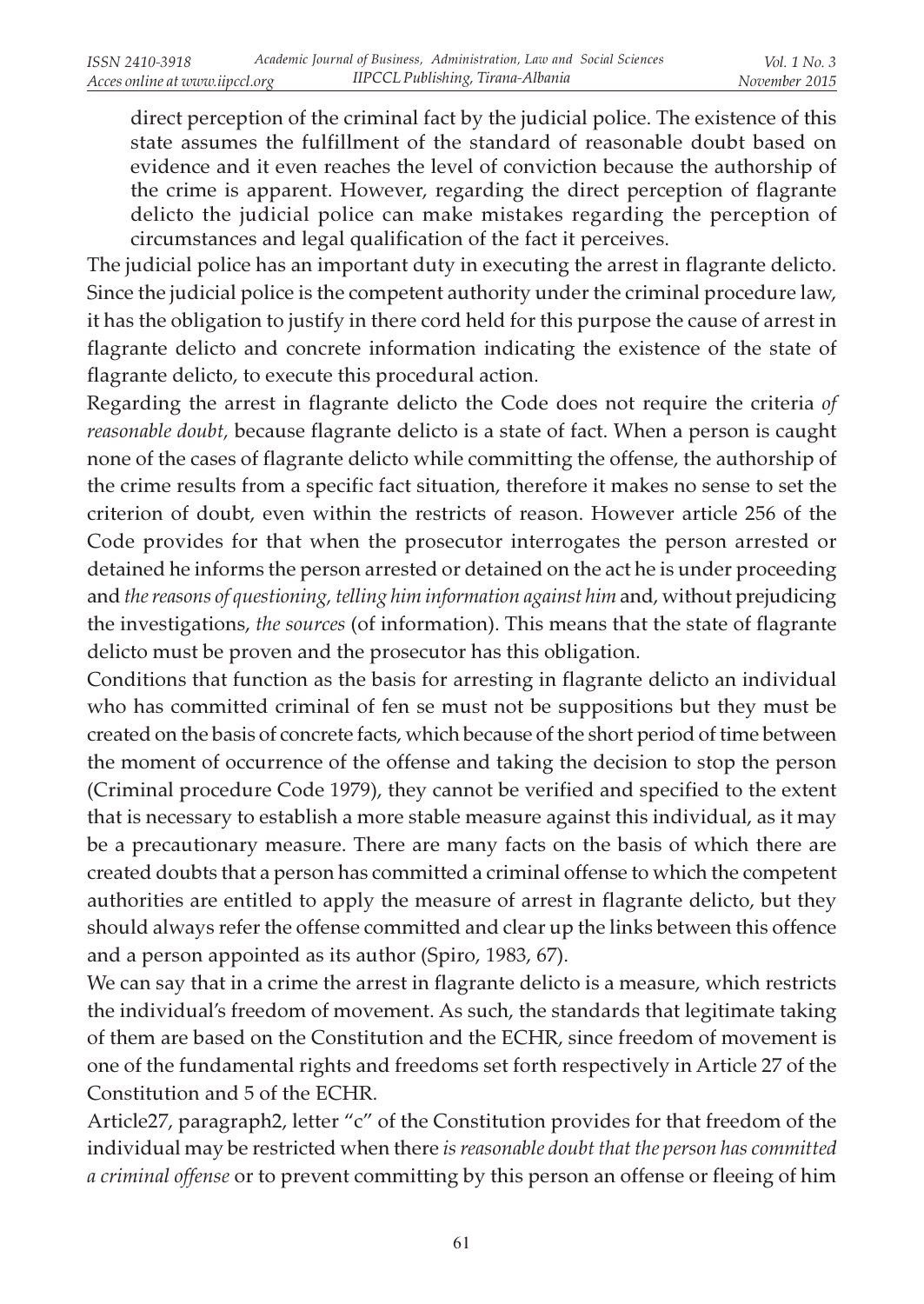after committing the offence; Additionally, Article 1.5(c) of the ECHR provides that everyone has the right to liberty and safety of person. No one shall be deprived of his liberty, except in the following cases and in accordance with the procedure prescribed by law: c) the lawful arrest or detention of a person effected for the purpose of bringing him before the competent legal authority *on reasonable doubt* of having committed an offence or when it is reasonably considered necessary to prevent him committing an offence or fleeing after having done so;

It is important to emphasize Article 1.5 (c) of the ECHR for the importance that the Convention represents as part of our internal legal system. The text of Article 5 (1) clearly stipulates that the restriction of the freedom of an individual suspected of committing a crime can be made both before and after the commission of an offense on which the local authorities are based to justify this measure. ECHR has developed the criteria on which there is determined the lawfulness of the deprivation of an individuals' liberty. First, as it is observed in the case of Lukanov against Bulgaria, the offense must have been committed under the domestic law, that on this basis, be considered legitimate restriction of freedom of the individual. This does not mean that it is necessary to determine the fact of committing an offense at this stage. It is important that the measure, which restricts the freedom of the individual, be taken for the purpose of an offense, as provided for in law (Macovei, 2005, 23). To this regard, the Commission and thereafter the ECHR found that there could not be talked about grounded doubt, because the action, for which *Lukanov* was accused, did not constitute a criminal offense at the time of its commission. Therefore, the arrest of Lukanov was not executed in accordance with law and was not made in connection with the grounded doubt of committing a criminal offense (Nowicki, 2003, 136). Following the first criteria discussed above, the ECHR has developed two other criteria. The second criterion provides that the objective of the detention of a suspect for committing a criminal offense should be bringing of him before a competent legal authority. The third criterion provides that doubt on commission of an offense must be reasonable (Macovei, 2005, 24). Despite that the existence of doubt of a criminal offense commission (...), is the basis on which there can be reviewed the restriction of the freedom of an individual, such a measure would be consistent with Article1.5(c) only if it is done with the intent of commencing criminal proceedings against the person suspected. However, this does not mean that to be consistent with Article1.5(c) prosecution must be developed or a formal indictment (...) must be established

Article1.5(c) of the ECHR does not refer simply and only the application of security measures, but also arrest and detention as forms of restriction on freedom of movement. Through its jurisprudence the ECHR has expanded the scope of this article even in these cases of restriction of freedom. It is accepted that when a police officer tells the individual, in words or by physical actions, that the latter is not free to leave,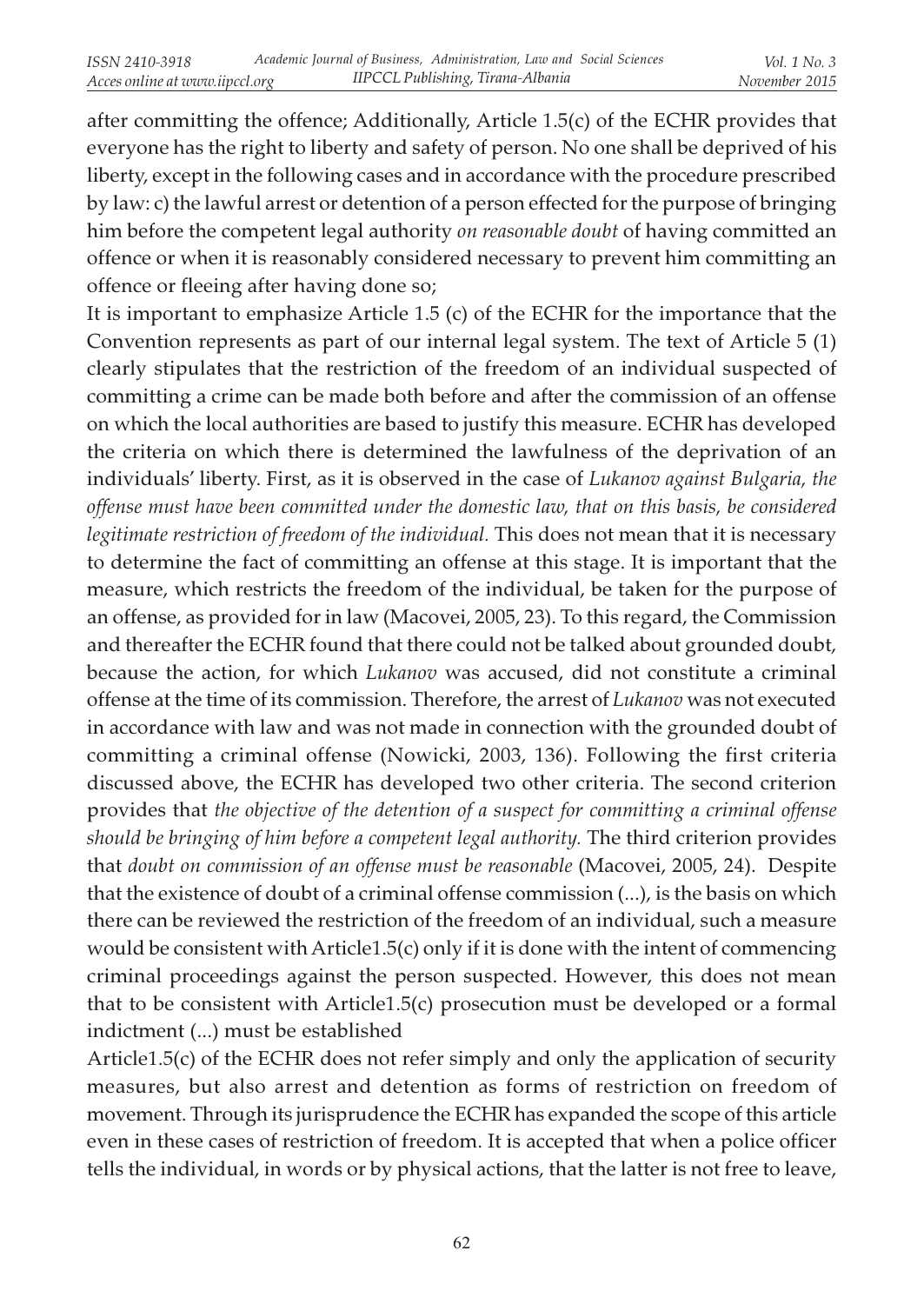then we have an arrest within the meaning of Article 5 (Shameti, 2006, 25). The Commission said that deprivation or freedom of a person taken to the police station will depend on the purpose of the police. Additionally, an individual who is forced to remain in custody in the street or elsewhere in order to be interrogated by the police, to be controlled or testify regarding a criminal proceeding, is protected by Article 5. In this sense, Article 5 applies also when the period of detention is very short and when a detainee turns himself to the police to be detained (Shameti, 2006, 26).

Although the need to start criminal proceedings against a suspect or the need to prevent the commission of another offence constitutes the initial basis to restrict the freedom of a person suspected it is not sufficient for continuation of detention. Continuation of detention shall be subject to prompt judicial investigation. First of all, the Court must consider whether the restriction of freedom is a measure justified, and secondly, whether it is still appropriate to continue. ECHR has repeatedly stated that the existence of a doubt is essential, but not enough to extend the detention after the elapse of the deadline (Macovei, 2005, 29).

Therefore, it can be said that the main operative standard of Article1.5(c) is reasonableness. ECHR has determined that the standard applied to restrict the freedom of the individual does not mean that the state is required in this stage to prove the guilt. In fact, Article5does not presuppose that the police must collect enough evidence to raise charges. However, at this stage the State should base the arrest and detention at least over a certain level of evidence or information to confirm the doubt that an unlawful act was committed and that the detainee has a sufficient connection with the commission of the offense in question (Gomein, 2005, 37).

Pursuant to Article1.5, the reasons for detention must be specific and legitimate in terms of the ECHR.Article5 does not permit the detention of someone under unclear doubt.Article5 does not even allow detention under un-materialized grounds in official decisions taken by competent authorities.

One of the most important issues of the ECHR that shows that reasonable doubt is the standard required in the case of arrest or detention is the case of  $Fox$ , Campbell and Hartley against the United Kingdom. In this decision the ECHR has expressed that Article1.5(c) speaks about a "reasonable doubt", (Virgil. D, Gus, Reichle, Steven, Howards, 2012), rather than a simple and in bona fide doubt. "Reasonability" of doubt, on which the arrest should be based, establishes an essential part of protection against arbitrary arrest and detention. ECtHR has stated that the existence of a "reasonable doubt" presupposes "the existence of facts or information that would create the belief of an objective observer that the person concerned might have committed the offense. However, what would be considered "reasonable" will depend on and will be determined based on all the circumstances." In this regard, the crime of terrorism constitutes a special category. Given the risk that such a crime poses for the suffering and loss of human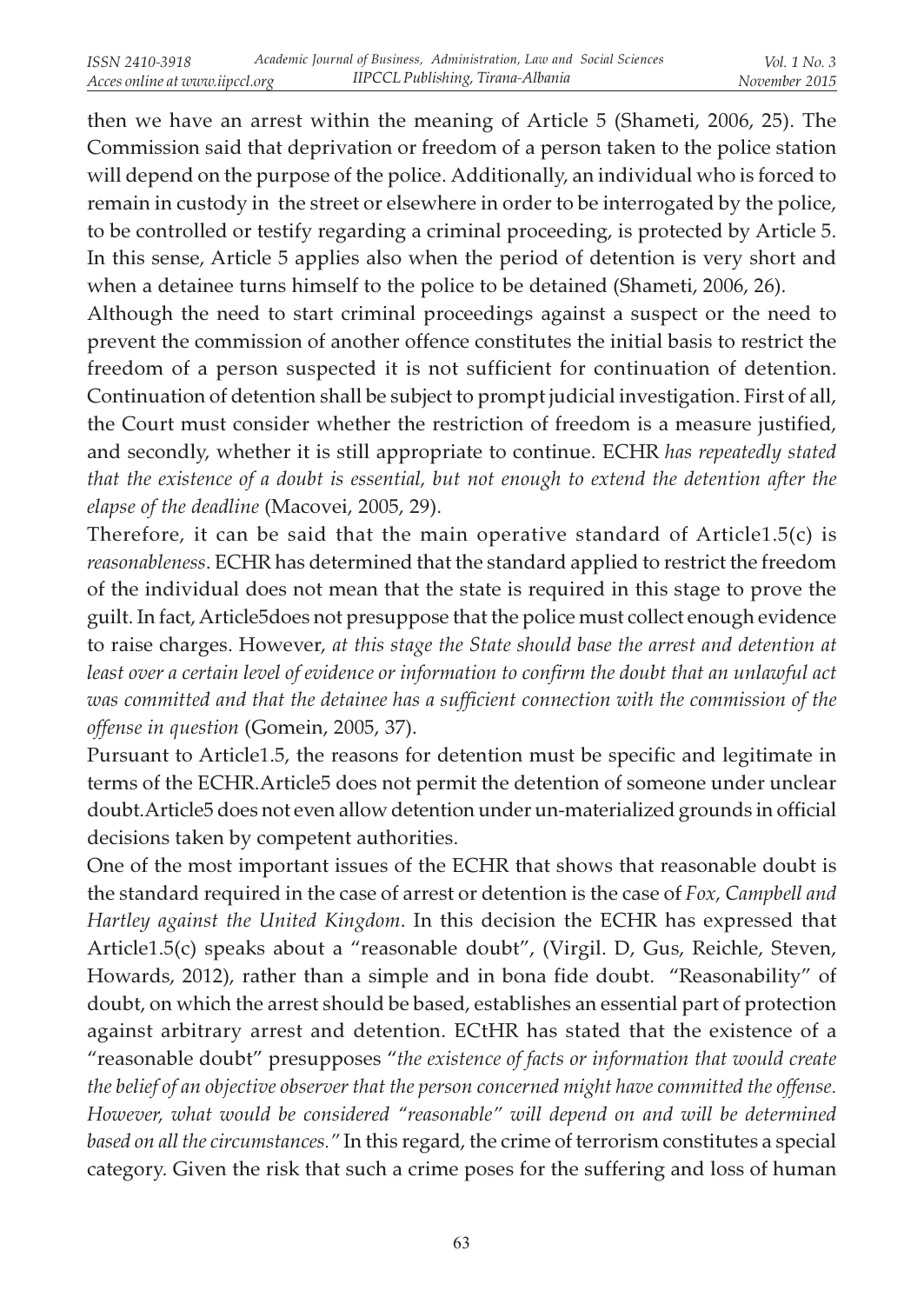lives, the police have a duty to act with urgency, in order to collect all necessary information including the information from secret sources. Police may detain a person suspected of terrorism, on the basis of information that can be reliable but cannot be made known to the person suspected or can be delivered in court in support of the charges without putting in danger the source of information.

The court has upheld the government's argument according to which because of the unique challenges encountered in the process of investigation and prosecution of the acts of terrorist nature "the character of reasonable doubt that justifies the arrest cannot be always figured based on the criteria which figure a conventional crime. However, the criteria for the treatment of a terrorist crime cannot justify the extension of 'reasonableness', to such an extent that could impair the essence of protection that is provided for in Article 5 of the ECHR".

The ECtHR stated that "Article 1.5 (c) of the ECHR shall not be implemented in a way that could create excess difficulties for the police of the Contracting States to take measures against terrorism. It follows that the Contracting States cannot be required to prove the reasonable character of a doubt, which has served as the basis for the arrest of a suspected terrorist, by revealing confidential sources of the relevant information or even the facts that could lead to the disclosure of such sources or their identity. However, the ECtHR has the task to ascertain whether it is guaranteed the core provided by Article 1.5 (c)."

The Court has recognized that the arrest and detention of each of the applicants was based on a doubt in good faith and not on a reasonable doubt. The fact that the applicants had previous convictions for acts of terrorism and the police during the arrest had a real doubt that the applicants had been involved in other acts of this kind cannot convince an objective observer that the applicants might have committed these acts. The above elements were considered insufficient to support the conclusion that there existed "reasonable doubt". Explanations of state authorities did not meet the minimum standard set out insection1.5(c) to judge the reasonableness of the doubt of an individual's arrest. Accordingly, the ECtHR has found that Article5.1(c) was violated.

Therefore, we can say in conclusion that the existence of a state of flagrante delicto presumes the standard of reasonable doubt based on evidence. Such a conclusion is consistent with the standard required by article5/1/ c of the ECHR and Article27/2/ c of our Constitution regarding the arrest. The ECtHR's practice discussed above is consolidated in this regard affirming that the measures restricting the freedom of the individual must be based on a reasonable doubt (Case Brogan et al against the United Kingdom, ECtHR, 1988; Murray against the United Kingdom, EHCR, 1994).

Therefore, our doctrine has held that when conducting an arrest in flagrante delicto the judicial police must take into account *the general criteria* for determining the security measures(Including the existence of reasonable doubt and the absence of causes of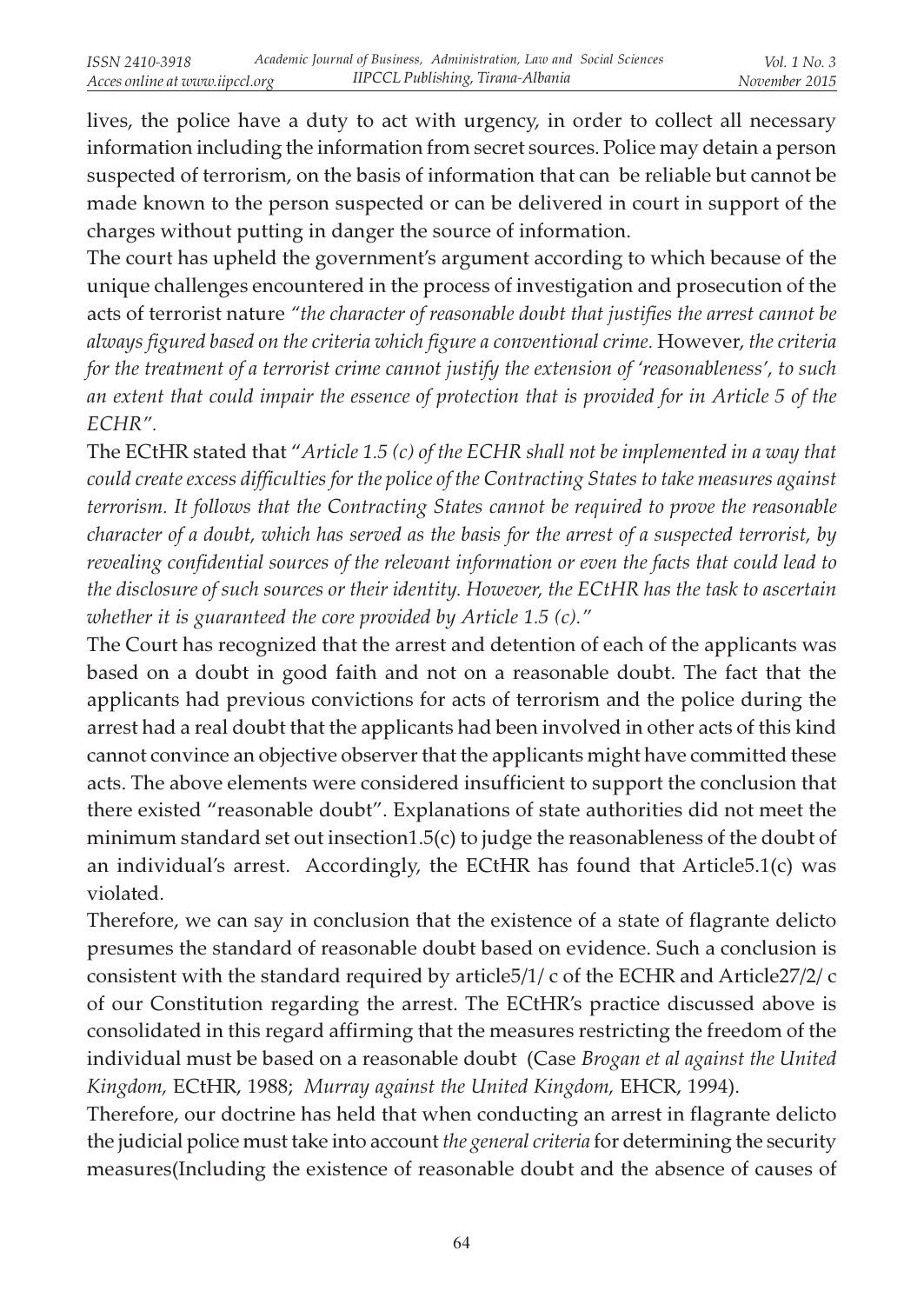impunity or extinction of the offense).

Article 251/1 of the CPC provides for the obligation of the judicial police officers to perform compulsory arrest in flagrante delicto of whoever is caught committing or attempting to commit an intentional crime, which the law prescribes an imprisonment sentence in maximum not less than five years. This form ofarrest in flagrante delicto is considered compulsory arrest in flagrante delicto, because the judicial police have the obligation to carry out the procedural action.

Whereas article 251/2 of the CPR prescribes that judicial police officers have the right to arrest in flagrante delicto whoever is caught committing or attempting to commit an intentional crime, which the law prescribes an imprisonment sentence in maximum not less than two years or a negligent criminal offence, which the law prescribes an imprisonment maximum sentence of not less than ten years. This form ofarrest in flagrante delicto is called optional arrest in flagrante delicto because it is in the assessment of the judicial police to carry out this procedural action. Optional arrestin flagrante delicto differs from the compulsory arrest in flagrante delicto, as in the latter the judicial police are obliged to execute the arrest. The law does not specify any selection criteria to distinguish when to apply or not to apply the optional arrest in flagrante delicto, which remains at the discretion of the judicial police that must assess in each specific case the needs for protection and care to the public. (Lara, 2010, 746) Apparently, the wording of the provision gives the impression that the judicial police have abroad discretionin assessing each case. However, it is clear that the evaluation parameters OF the"importance of the fact" or" dangerousness of the subject" that are derived fromt he circumstances of fact and personality of the author constitute restriction of the judicial police discretion (Conso & Grevi, 2011, 1507).

### References

Baboçi, S. (1979). Control of the prosecutor on detentions., People's Justice, no.2.

Conso, G. & Grevi, V. (2011). Commentario breve al codice di procedura penale.

Gomien, D. (2005). Short Guide of the European Convention for Human Rights, a publication of the Council of Europe.

Islami,H & Hoxha, A, Panda, I. (2007). Criminal Procedure, Tiranë.

Lara, DH. (2010). Commentary on the Criminal Procedure Code. Tiranë.

Laronga, A. (2008). Le misure precautelari: aspetti problematici, 'Il sistema cautelare personale. Roma.

Macovei, M. (2005). Right to liberty and security of individual-A guide for the implementation of Article5 of the European Convention on Human Rights, Council of Europe. Germany.

Nowicki, M. (2003). On the European Convention, Novara.

Santi, N. (2014). Arresto e forma. Prassi applicative e prospettive di reforma.

Shameti, A. (2005). Liberty and safety of the person, arrest and detention. Legal Life, School of Magistrates, no.4. Tiranë,

Spiro ,S. (1983). Some issues of legal remedy and practical implementation of the measure of detention. Tiranw. People's Justice, no. 4.

Case Fox, Campbell and Hartley against the United Kingdom, ECtHR, (Application no. 12244/